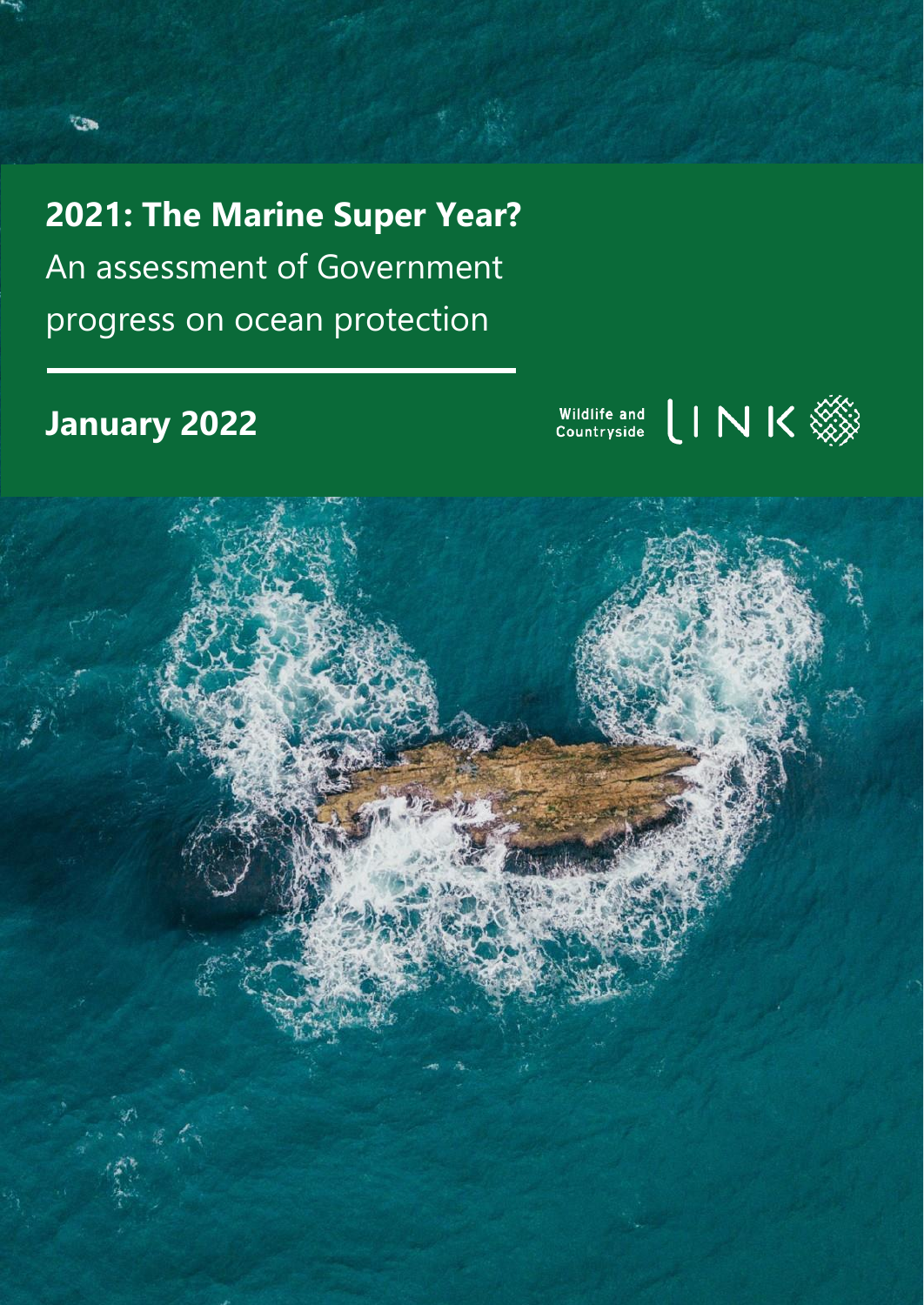INK

# **EXECUTIVE SUMMARY**

In a speech to the Coastal Futures Conference in January 2021, Environment Minister Rebecca Pow [declared 2021 to be a 'Marine Super Year'](https://www.gov.uk/government/speeches/a-vision-for-uk-seas), stating that the UK would use its presidency of COP26 to lead calls to restore the marine environment to health. The Minister stressed that global leadership ''really starts with our ambition and delivery at home''. This vision was very welcome and built on increasing public and political awareness of the role healthy seas play in building healthy communities and in fighting the challenges of climate change and biodiversity loss.

To track the actions taken to match this ambition, we published [a scorecard](https://www.wcl.org.uk/assets/uploads/img/files/Marine_Scorecard_Report_April_2021_1.pdf) setting out what needed to be done for 2021 to be a 'super year' for our seas. Supported by a wide crosssection of the UK's leading environment and wildlife groups, our proposals included ocean recovery targets, offshore planning reforms and progress on bycatch. These actions and policies were those we judged to be essential to tackle the urgent threats faced by the marine environment.

We have assessed progress for 2021 against this scorecard. This comes at a time when the health of our seas has rarely been higher on the agenda, particularly with public awareness of the impacts of sewage on our coasts. However, on the whole our findings reveal a widespread and concerning lack of meaningful action, with progress too slow across many aspects of marine policy. So, despite notable progress in some areas, in many respects **2021 has therefore been a missed opportunity for action to protect our seas, and we look to 2022 for more urgent action towards ocean recovery.**

There have been highlights where Ministers have demonstrated leadership on the marine environment. We were heartened to see the World Oceans Day commitment to designate Highly Protected Marine Area pilots in English waters, and the Government also deserves great credit for adopting the world-leading 'State of Nature' target in the Environment Act. In addition, the Government helped ensure that the Glasgow Climate Pact agreed a more prominent role for the ocean. But these have not been matched by adequate progress on marine protections, bycatch, or offshore planning.

Our analysis concludes that the majority of priority areas saw little progress, with only 2 of the 17 interventions we proposed seeing good progress. However, many opportunities remain to make 2022 the year where the tide is turned for UK seas given sufficient political will and commensurate support.

Through action to ensure Environment Act targets on halting the decline of nature apply at sea as well as on land, agreeing a joint fisheries statement that delivers on the objectives of the Fisheries Act, and delivering action on HPMAs that matches the stated ambition, we can achieve this goal. We call on the Government to enact the policies we have highlighted as outstanding from 2021 as the basis of a comprehensive marine recovery agenda for 2022.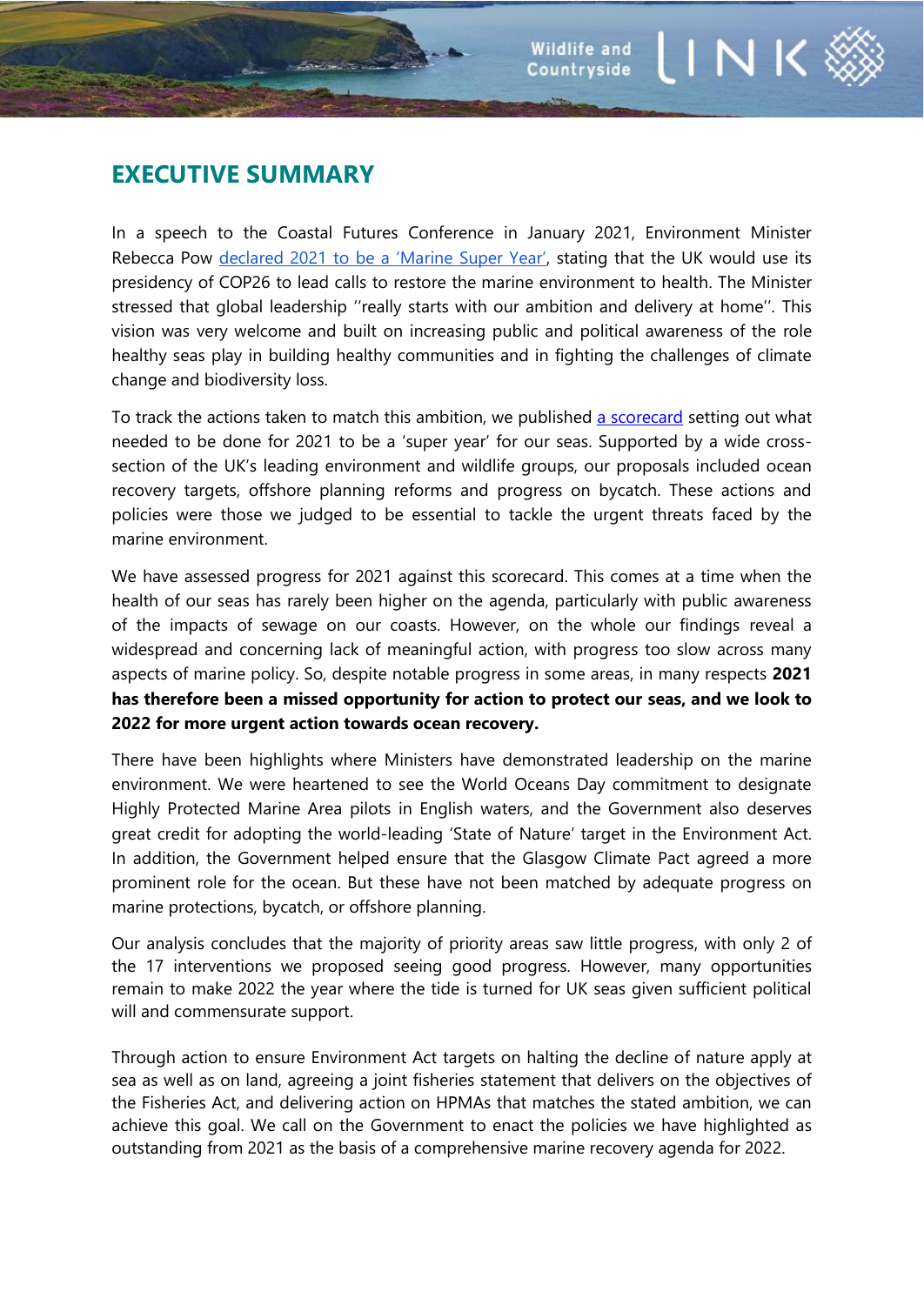# **SCORECARD**

Our scorecard set out an assessment of 5 priority areas for the marine environment in 2021, listed in no particular order. Each priority area includes policies which we believed to be practical, achievable and most importantly beneficial for ocean health.

These have now been scored for progress in 2021 as either:

**Constant** 

- **Good Progress**
- **Some Progress**
- No Meaningful Progress

| <b>Score</b> | <b>DELIVER TARGETS FOR OCEAN RECOVERY</b>                                                                                                                                                          |
|--------------|----------------------------------------------------------------------------------------------------------------------------------------------------------------------------------------------------|
|              | The Environment Bill must be amended to include a legally binding target to halt nature's decline<br>by 2030                                                                                       |
|              | The UK Marine Strategy should be revised as a new 'Ocean Recovery Strategy', running up to 2030                                                                                                    |
| <b>Score</b> | <b>PROTECT AND ENHANCE MARINE BIODIVERSITY</b>                                                                                                                                                     |
|              | Begin consultation on the designation of pilot HPMAs in English & SoS waters by World Ocean Day<br>2021 and announce designation by year end                                                       |
|              | HPMA pilot sites should be identified that cover a range of habitats including Blue Carbon<br>ecosystems, inshore and offshore waters areas and English coastal regions                            |
|              | Deliver the MPA bottom trawling restrictions the MMO has recently consulted on and remove<br>environmentally damaging fishing activities from all offshore MPAs                                    |
|              | Publish a detailed roadmap for achieving 30% of our waters being fully or highly protected by 2030<br>ahead of the COP15 biodiversity conference                                                   |
|              | Deliver a consultation on Remote Electronic Monitoring on fishing vessels                                                                                                                          |
|              | Deliver meaningful action to ensure that fisheries are sustainably managed, with fishing quotas<br>allocated fairly across the entire fleet based on sustainability criteria and scientific advice |
| Score        | <b>OFFSHORE PLANNING REFORM</b>                                                                                                                                                                    |
|              | Marine Plans must be urgently updated so increasing demands on the sea are planned to allow<br>nature to recover at the same time as helping to mitigate climate change                            |
|              | Commit to a centralised, and cross-departmental, plan led approach to consenting of marine<br>developments                                                                                         |
|              | Ensure that nature protection, recovery and enhancement are front loaded into strategic marine<br>planning                                                                                         |
| <b>Score</b> | <b>ACTION ON BYCATCH</b>                                                                                                                                                                           |
|              | Urgently increase testing and deployment of both alternative gears and effective mitigation<br>measures at the fishing fleet level                                                                 |
|              | Ensure effective at-sea monitoring of fishing activity and bycatch reporting                                                                                                                       |
| Score        | <b>ACTION ON BLUE CARBON</b>                                                                                                                                                                       |
|              | Action to prioritise the creation, protection and restoration of marine sites with potential for the<br>greatest natural carbon storage                                                            |
|              | At least one of the pilot HPMAs should focus on Blue Carbon protection and restoration, as<br>recommended in the Benyon Review                                                                     |
|              | On the international stage, government should advocate for the preservation of Blue Carbon to be<br>recognised as a key nature-based solution and climate mitigation strategy                      |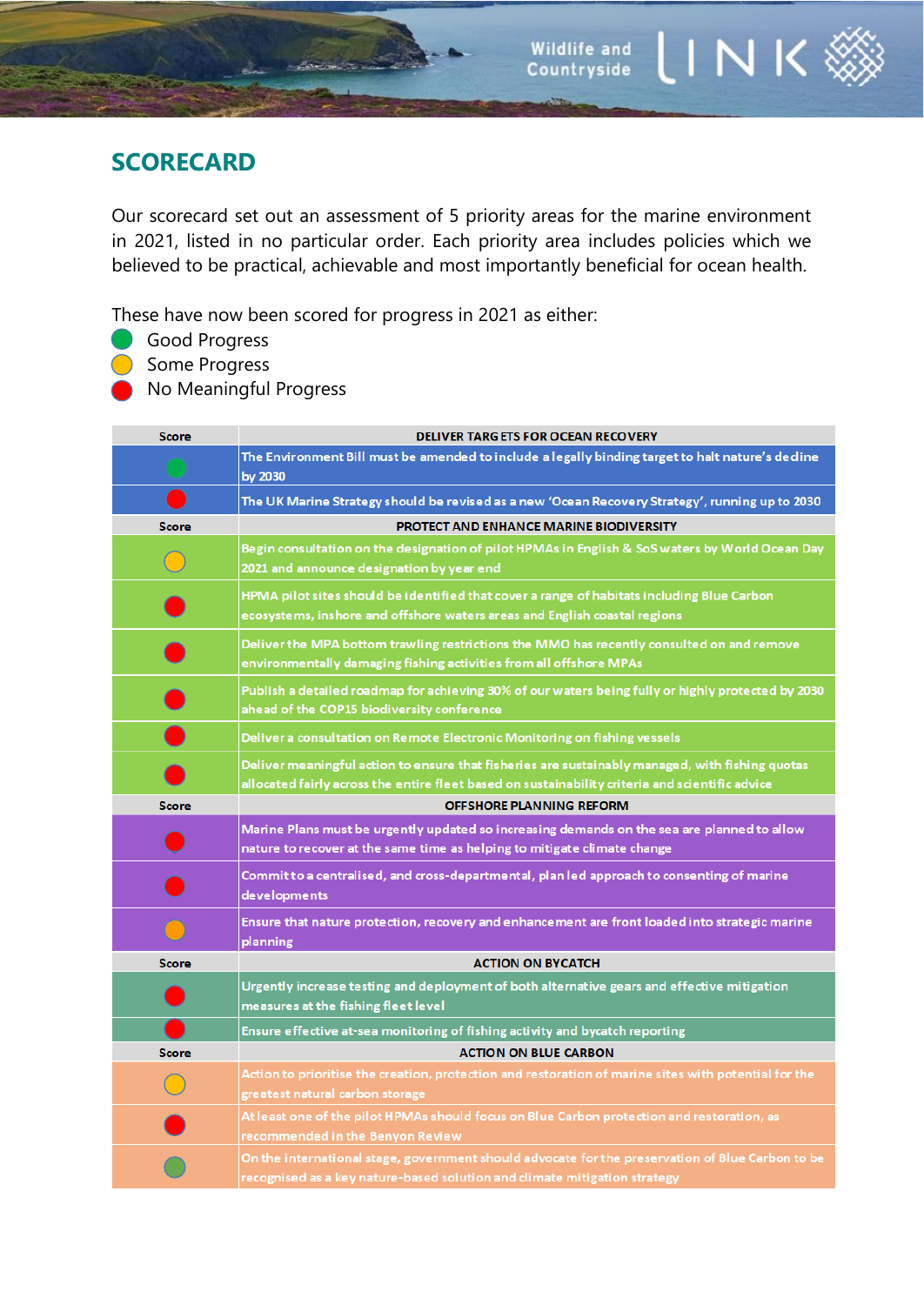**Commence** 

*The Environment Bill must include a legally binding 'State of Nature' target to halt nature's decline by 2030 at the latest - on land and at sea. The UK marine strategy must be revised to deliver ocean recovery in the same period:*

INK

**Wildlife and** 

Countryside

## **Verdict of progress in 2021: A mixed picture**

**The Environment Act** was amended to set a legally-binding State of Nature target to halt and begin to reverse the decline of nature by 2030. This is a fantastic step forward to ensuring that the UK Government has the right legal framework in place to justify its claim to be a world leader in environmental policy.

However, the Government has yet to grasp the opportunity to reform the **UK Marine Strategy**. This is the framework designed to monitor and manage human activity in UK waters, but the goal of achieving Good Environmental Status (GES) by 2020 was missed, failing on 11 out of 15 targets.

The UK's status as an independent coastal state offers a chance to set clear and ambitious targets that not only achieve GES, but ensure the long term recovery of our oceans. Doing so would bolster the UK's credentials for international marine leadership, however current proposals look unlikely to achieve GES by 2024, the date of the next assessment. With the Government currently reviewing the strategy's 'Programme of Measures', which outlines how the Government aims to achieve GES, there remain opportunities for reform, yet without increased ambition and action we face another cycle in which it fails to deliver meaningful improvements.

#### **Actions outstanding which must be delivered in 2022:**

- Integrate the new State of Nature target (to halt and begin to reverse the decline of nature by 2030) into the UK Marine Strategy and wider marine policy, setting out a path to ensure that at least 30% of our seas are fully or highly protected by 2030 (30x30).
- Strengthen the UK Marine Strategy through enhancement of the Programme of Measures, which was recently consulted on. When the final Programme of Measures is published in Summer 2022, ensure that recommendations from the **ELUK** consultation response are included in the updated strategy.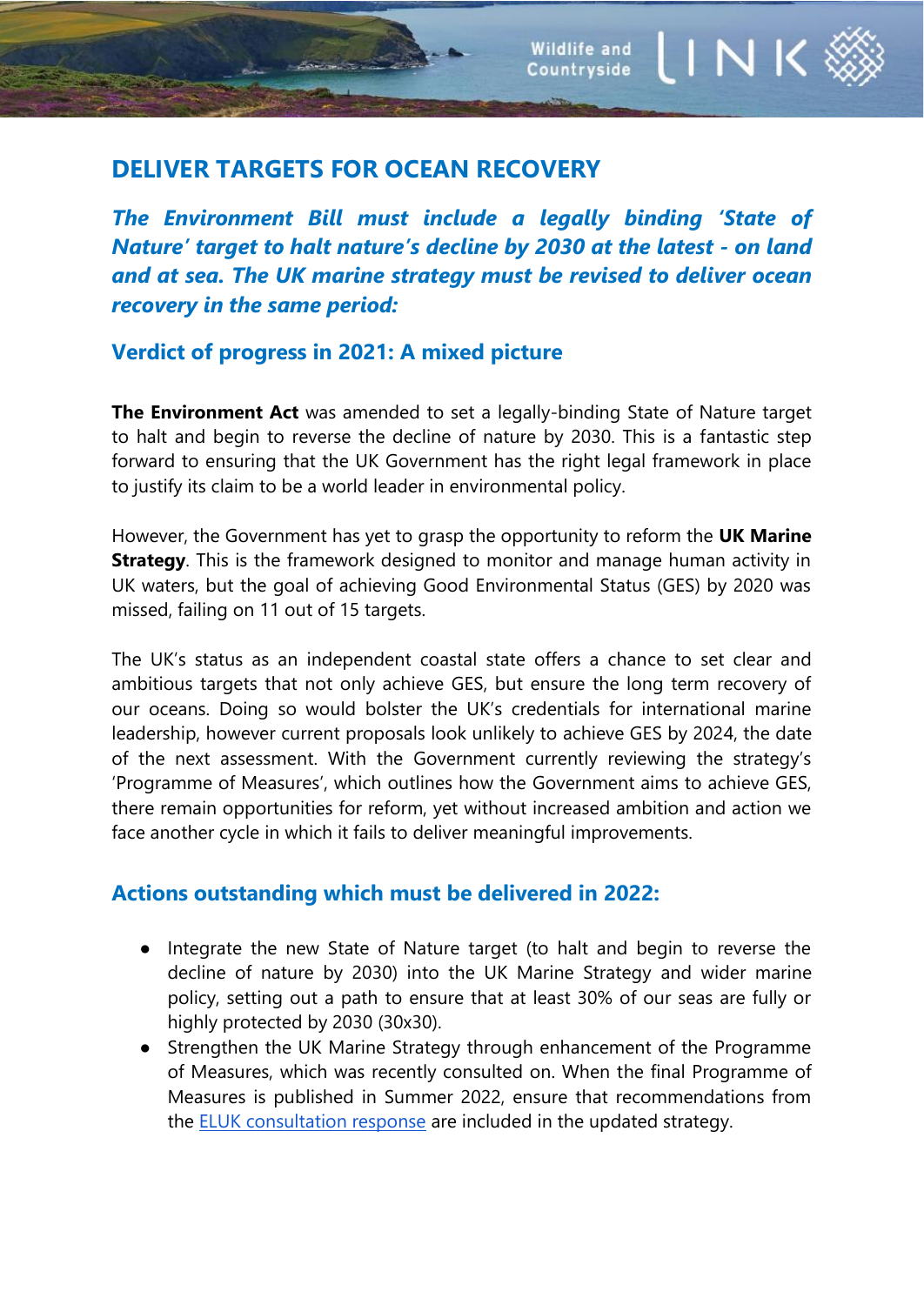- Use the opportunity presented by a new cycle of the UK Marine Strategy to enact reforms that will see the strategy deliver Ocean Recovery in UK Seas by 2030 - building on the Fisheries Act objective, the 30x30 ambition and achieving the aims of the 25 Year Environment Plan.
- The Environment Act target to halt and begin to reverse the decline of nature by 2030 should apply to species at sea as well as on land; the biodiversity index should include marine species and there should be a target for the condition of protected sites at sea.

# **PROTECT AND ENHANCE MARINE BIODIVERSITY**

*Ahead of the COP15 Biodiversity Summit, Defra must make sure action is taken to protect and enhance marine biodiversity, prioritising action to ensure that 30% of our waters are protected and managed for nature's recovery by 2030:*

## **Verdict of progress in 2021: Little progress**

- *i. Designating Highly Protected Marine Areas.* In June 2020, an in-depth Government review, led by former Fisheries Minister Richard Benyon, recommended a new designation for the protection and recovery of marine ecosystems – Highly Protected Marine Areas (HPMAs). On World Oceans Day in June 2021, the Government confirmed plans to pilot HPMAs, a hugely welcome announcement. However, while we called on the Government to deliver the designation of HPMAs at pace, with sites nominated by the end of 2021, this process will not be completed until late 2022, with a shortlist of pilot sites yet to be published. Pilot sites should be identified that cover a range of habitats including Blue Carbon ecosystems, inshore and offshore waters and English coastal regions, and be at a scale to deliver meaningful protection for chosen sites within the trial period and beyond. However, without a public shortlist, we cannot assess whether the sites will indeed deliver this range of habitats and scale of protection.
- ii. *Removing environmentally damaging fishing activities from all offshore MPAs within English and Secretary of State waters.* In February 2021, the Marine Management Organisation launched a consultation on imposing partial restrictions on bottom trawling in two offshore English MPAs, and completely prohibiting bottom trawling in two others. We called for measures to ban bottom trawling in these areas to be enacted as soon as possible. While we appreciate the challenges in relation to the EU exit deal, there has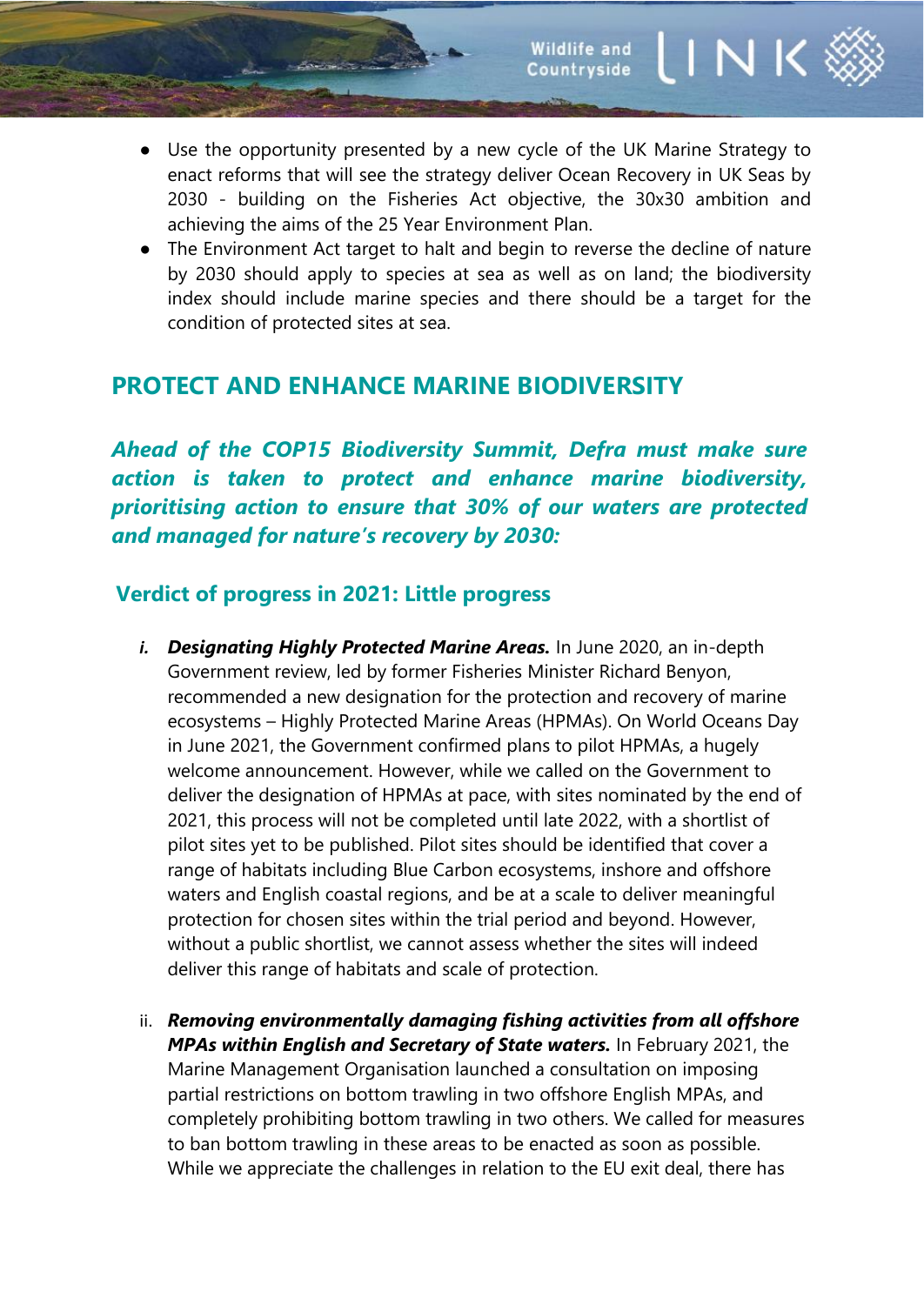been no meaningful progress on this initiative and the Government must now use the new powers in the Fisheries Act to deliver effective protections.

iii. *Ensuring that fisheries are sustainable and effectively monitored.* There were some steps in the right direction on fisheries last year. We welcome the Government's Call for Evidence on potential measures to manage stocks of sandeel and Norway pout in UK waters, which could start a fundamental overhaul of how the industrial fishery for forage species is managed. There is compelling evidence that the sandeel fishery is compounding climate-induced declines in sandeels and the UK seabirds they support. So much stronger curbs on these fisheries and their catch limits are needed to guarantee enough of the stock for seabirds and other marine wildlife, including struggling cod stocks.

In addition, there are 40 offshore MPAs in English waters, where damaging fishing activities need to be stopped. The Government has not yet taken any action to protect nature by restricting industrial fishing techniques across the wider network of protected sites. A detailed roadmap for achieving full or high protection of 30% of our waters by 2030 should still be published ahead of the COP15 conference.

Implementation of new measures has generally been limited. The Government has not committed to ensure that fishing catch limits are set within scientifically recommended sustainable levels. It also took no action in 2021 to begin the roll-out of Remote Electronic Monitoring (REM) as a mechanism to ensure that all fishing activity is fully documented. There has been a dearth of action to ensure that all fisheries activity takes an ecosystems-based approach, alongside wider marine planning and conservation measures. There has also been a lack of progress on fairly allocating fishing quotas across the entire fleet based on sustainability criteria and scientific advice.

#### **Actions outstanding which must be delivered in 2022:**

- Complete the HPMA pilot process, delivering a minimum of five HPMA pilot sites covering a range of habitats including Blue Carbon ecosystems, inshore and offshore waters areas and English coastal regions. Sites should be designated at a scale to deliver meaningful protection during the pilot period and beyond.
- Deliver the partial restrictions on bottom trawling in two offshore English MPAs, and completely prohibit bottom trawling in the two others consulted on by the Marine Management Organisation. Bring forward proposals for the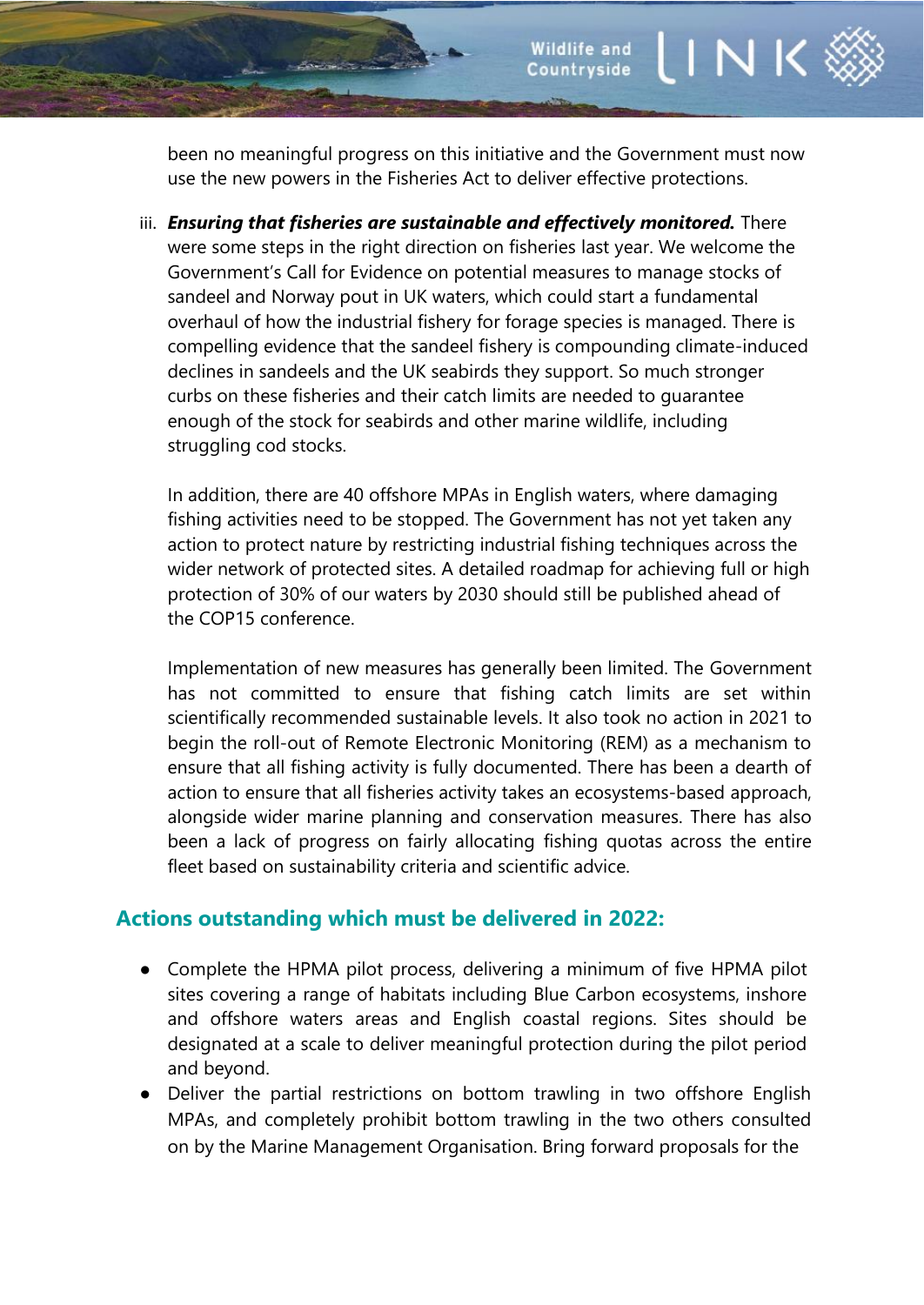40 offshore MPAs in English waters, where damaging fishing activities need to be stopped.

- Publish a detailed roadmap for achieving full or high protection of 30% of our waters by 2030, this should be published ahead of the delayed COP15 conference.
- Deliver REM with cameras across the fishing fleet to a fixed timescale, to ensure that all fishing activity is fully documented by 2024 at the latest. Ensure that adoption is begun across priority fleet segments in 2022.
- All UK nations agree on a joint fisheries statement that delivers on the objectives of the Fisheries Act and that legally binding Fisheries Management Plans are adopted to enable stock recovery for all commercially exploited stocks.

# **OFFSHORE PLANNING REFORM**

**To deliver its ambitions for the deployment of offshore wind, the UK Government must urgently revise the marine planning system to deliver a clear hierarchy of decision making, with climate and nature as the top priorities:**

#### **Verdict of progress in 2021: Some progress**

There has been some welcome action on offshore planning in 2021, with positive steps to prioritise nature protection, recovery and enhancement. The consultation on compensation for developments in MPAs addressed an important issue with increased activity at sea. We are glad that Defra recognises the need for spatial prioritisation in the marine environment given Government commitments to marine protected areas, offshore wind and fisheries. It is also positive that Defra are keen to examine the effects of underwater noise at the construction phase of offshore wind as well as noise linked to unexploded ordnance work, and the commitment to launch an evidence project looking at the option for co-location of fishing and offshore wind is welcome.

However, Marine Plans still urgently need to be updated to ensure that the cumulative environmental impacts of our increasing demands on the sea are planned to allow nature to recover at the same time as helping to mitigate climate change. Marine plans are still not suited to help deliver 40GW of offshore wind capacity by 2030 in a way that is compatible with nature's recovery.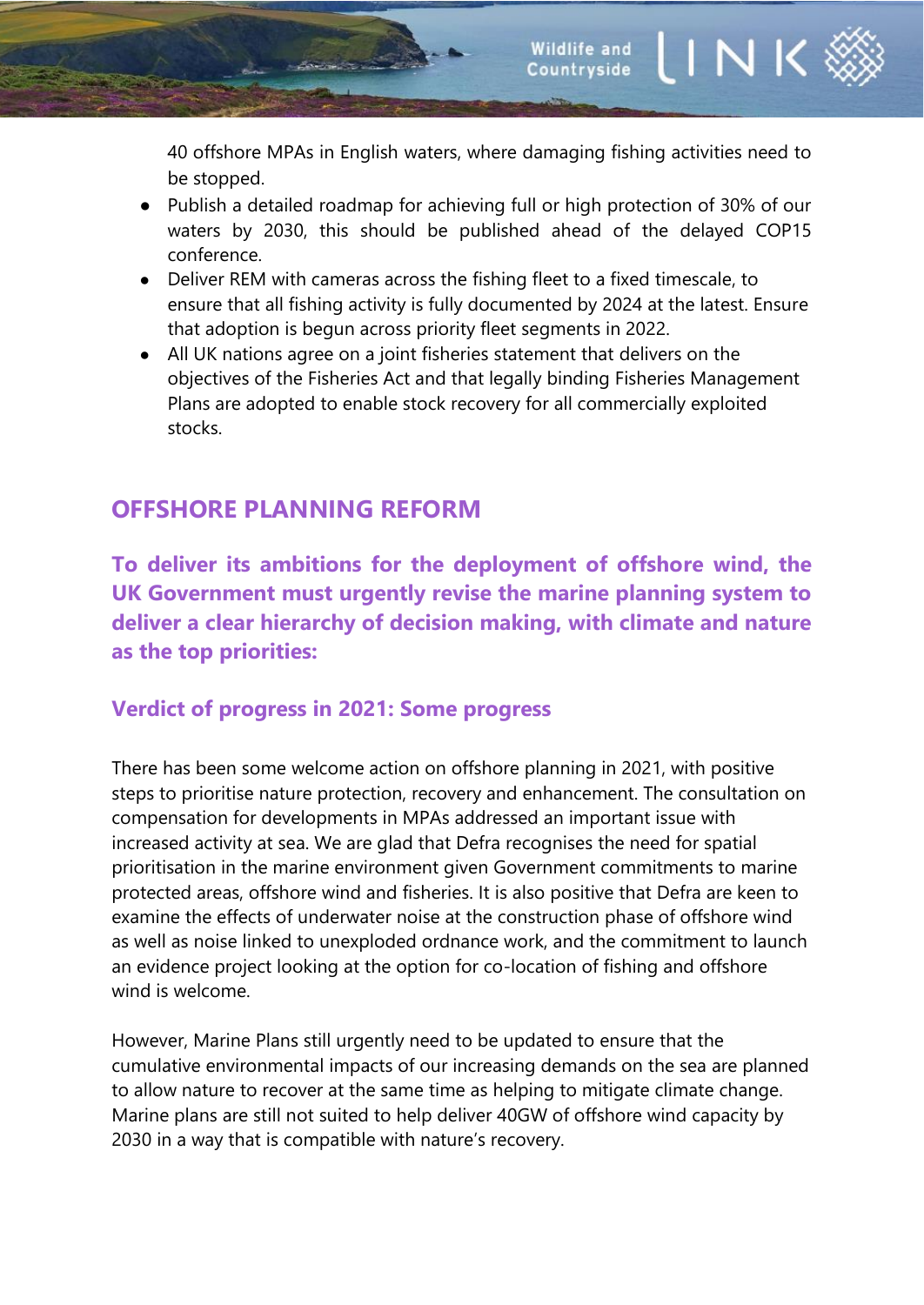We welcomed last year's publication of the four remaining Marine Plans to complete the English network of Marine Plans. However, these plans still lack the strategic or spatial road map to supporting the achievement of GES and delivering net zero targets whilst supporting ocean recovery following an ecosystem-based approach. We are concerned about the plans' abilities to address emerging challenges including cumulative impacts, displacement and colocation in the face of the rapid expansion of offshore wind development.

**INK** 

**Wildlife and** 

Countryside

A poor planning regime will further exacerbate these challenges and we are disappointed at the lack of progress in amending the East Marine Plan in England to make it the pilot for a new generation of marine plans.

## **Actions outstanding which must be delivered in 2022:**

<u> Socialista de</u>

- The Government still needs to commit to a centralised, cross departmental, plan-led approach to consenting of all marine developments and activities.
- Nature protection, recovery and enhancement must be front loaded into strategic marine planning to facilitate the timely rollout of the UK's new generation of offshore wind. This is vital to ensure a truly green energy transition which avoids further damage to our degraded marine environment and contributes to ocean recovery.
- The welcomed approach of the Marine Spatial Prioritisation programme must translate into amendment of the East Marine Plans for England. These plans must become the pilot for a new and improved generation of Marine Plans. Engagement with stakeholders, including eNGOs, will be vital throughout the process to ensure the challenges faced by our seas are addressed.

# **ACTION ON BYCATCH**

## **Effective and urgent action is required to eliminate bycatch, particularly of sensitive species, across UK fisheries:**

#### **Verdict of progress in 2021: Little progress**

Sensitive species continue to be bycaught, injured and killed in UK fisheries. The Government has failed to take urgent and effective action to address fishing related deaths:

i. We have yet to see the establishment of clear targets for continual reductions in sensitive species bycatch in order to minimise and, where possible, eliminate bycatch within a set timeframe.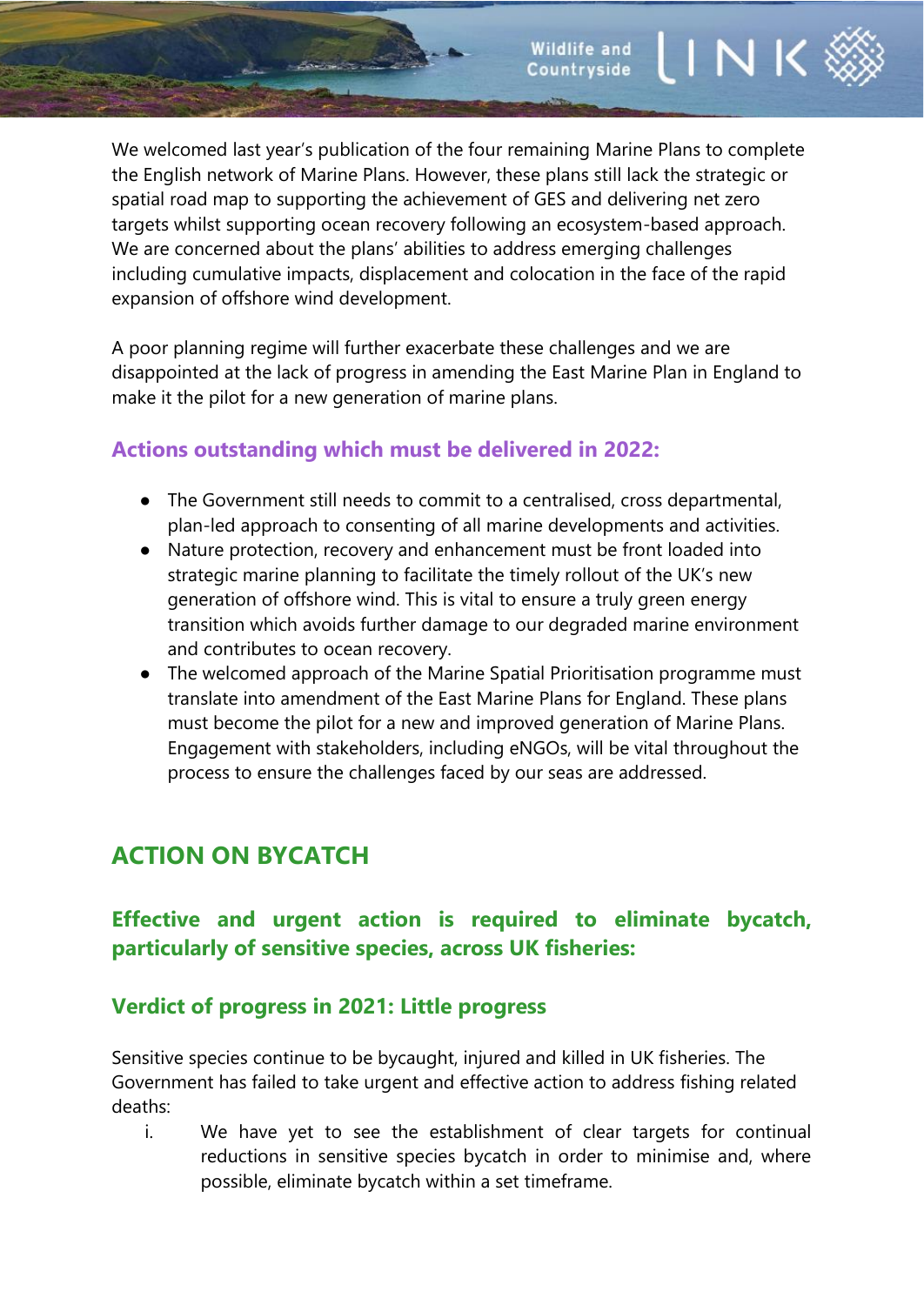- ii. There was no meaningful action to establish a programme to urgently increase testing and deployment of alternative fishing gear and effective mitigation measures at the fleet level.
- iii. There has been no increased action on the water to ensure effective at-sea monitoring of fishing activity and bycatch reporting to improve knowledge using adequate numbers of human observers and/or REM.

#### **Actions outstanding which must be delivered in 2022:**

- We welcome the intention to publish the Bycatch Mitigation Initiative in 2022, although we remain concerned that it will lack the strong measures necessary.
- Going forward, bycatch prevention plans must be robust, enforceable and contain the detail required to meet the 'ecosystem objective' of the UK Fisheries Act (2020) within a reasonable and specified timeframe.
- A robust and fit for purpose bycatch monitoring programme would help to ensure that there is sufficient data to determine and monitor reductions in bycatch rates.
- Deliver REM with cameras across the fishing fleet to a fixed timescale, to ensure that all fishing activity is fully documented by 2024 at the latest. Ensuring that adoption is begun across priority fleet segments in 2022.

# **ACTION ON BLUE CARBON**

# **The UK Government should promote nature-based solutions to the climate and ecological crises, prioritising the protection and restoration of Blue Carbon Habitats through site-based measures:**

## **Verdict of progress in 2021: Some progress**

The UK played a leading role on the international stage last year, particularly at COP26 in Glasgow. The Government deserves credit for its work to elevate the ocean in the climate discourse. Work to define the place of the ocean in the United Nations Framework Convention on Climate Change (UNFCCC), building off the COP25 mandate, helped ensure that the Glasgow Climate Pact agreed a more prominent role for the ocean. In particular, it recognised the "critical role" of nature, including the ocean in climate change adaptation and mitigation, invited existing UNFCCC workstreams to consider how to "integrate and strengthen ocean-based action" and set up a bespoke annual ocean dialogue in UNFCCC to "strengthen ocean-based action".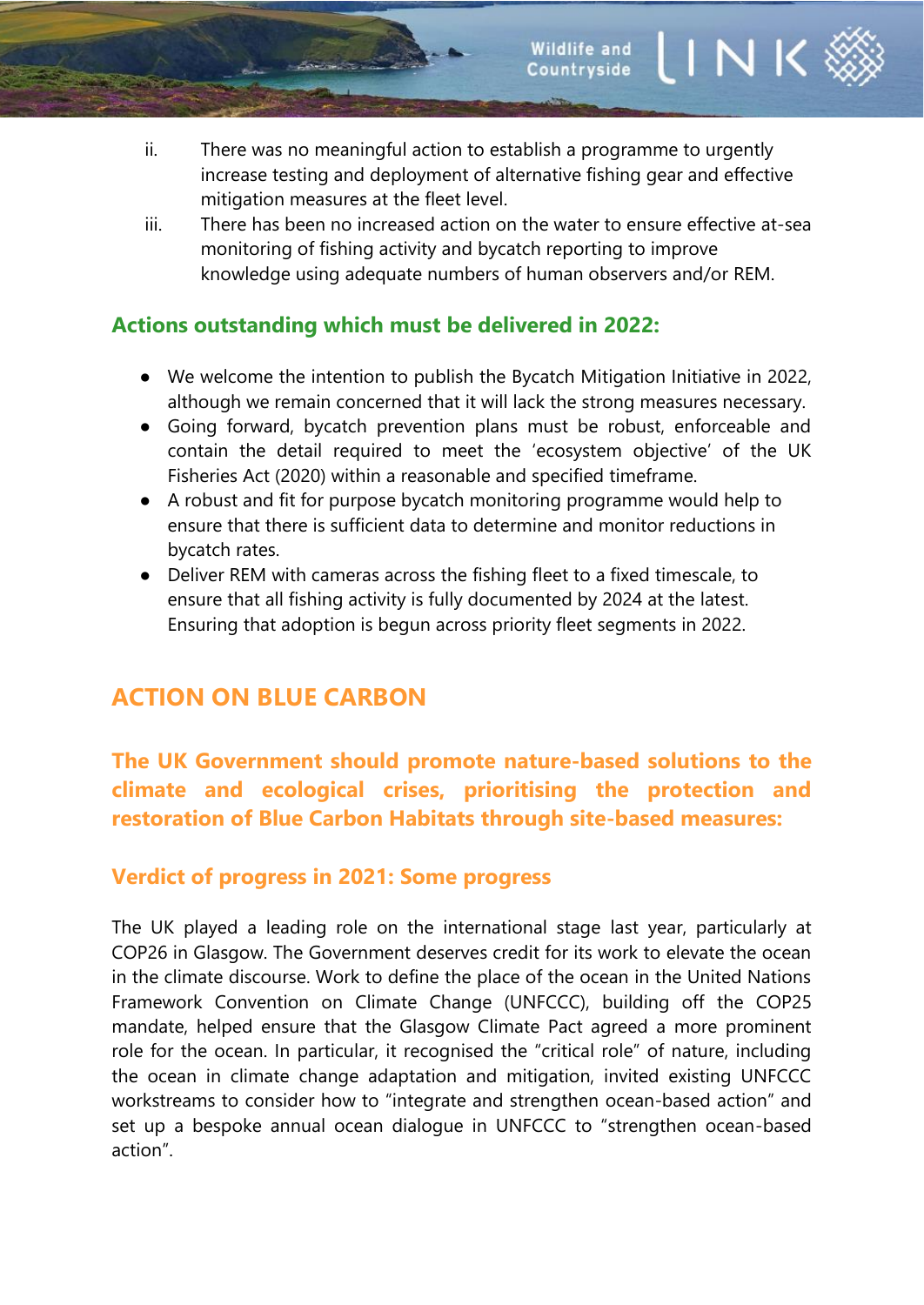However, despite the increased interest in Blue Carbon from the Government, as also demonstrated by the commitment to establish a Blue Carbon Evidence Partnership, there has as yet been insufficient precautionary action on the ground to protect key Blue Carbon habitats from increasing anthropogenic pressures.

Domestically, there has been some progress by the Environment Agency in identifying areas with potential for the greatest natural carbon storage around the coast of England and prioritising the creation, protection and restoration of these sites based on their potential to capture carbon. But there has not yet been coordinated action to protect and restore these habitats, nor a commitment that at least one of the pilot HPMAs will focus on Blue Carbon protection and restoration, as recommended in the Benyon Review.

## **Actions outstanding that must be delivered in 2022:**

- Ensure that at least one of the pilot HPMAs focuses on Blue Carbon protection and restoration, as recommended in the Benyon Review.
- Take steps to ensure the Blue Carbon Evidence Partnership is set up to work closely with the UK Blue Carbon Forum to share data and avoid duplication of effort in work towards quantifying blue carbon stocks and fluxes in UK waters.
- Make efforts to protect Blue Carbon stocks in offshore waters through limits on the use of bottom towed fishing gear within current MPAs and in key areas outside of MPAs.
- Ensure that critical coastal habitats currently within protected areas receive the protections mandated by those designations and accelerate action for the creation, and restoration of marine and coastal sites based on their potential to sequester carbon.

# **CONCLUSION**

This scorecard was originally compiled by Wildlife and Countryside Link in April 2021. We are publishing this update in January 2022, highlighting progress across the marine environment and assessing whether 2021 truly was a Marine Super Year.

Based on the analysis above, we would conclude that the Government cannot be judged to have delivered a 'super year' in 2021. The majority of priority areas saw little progress and only 2 of the 17 policies we highlighted as necessary saw good progress. Action on the State of Nature target and at COP26 has not been matched by enough progress on marine protections, bycatch, or offshore planning.